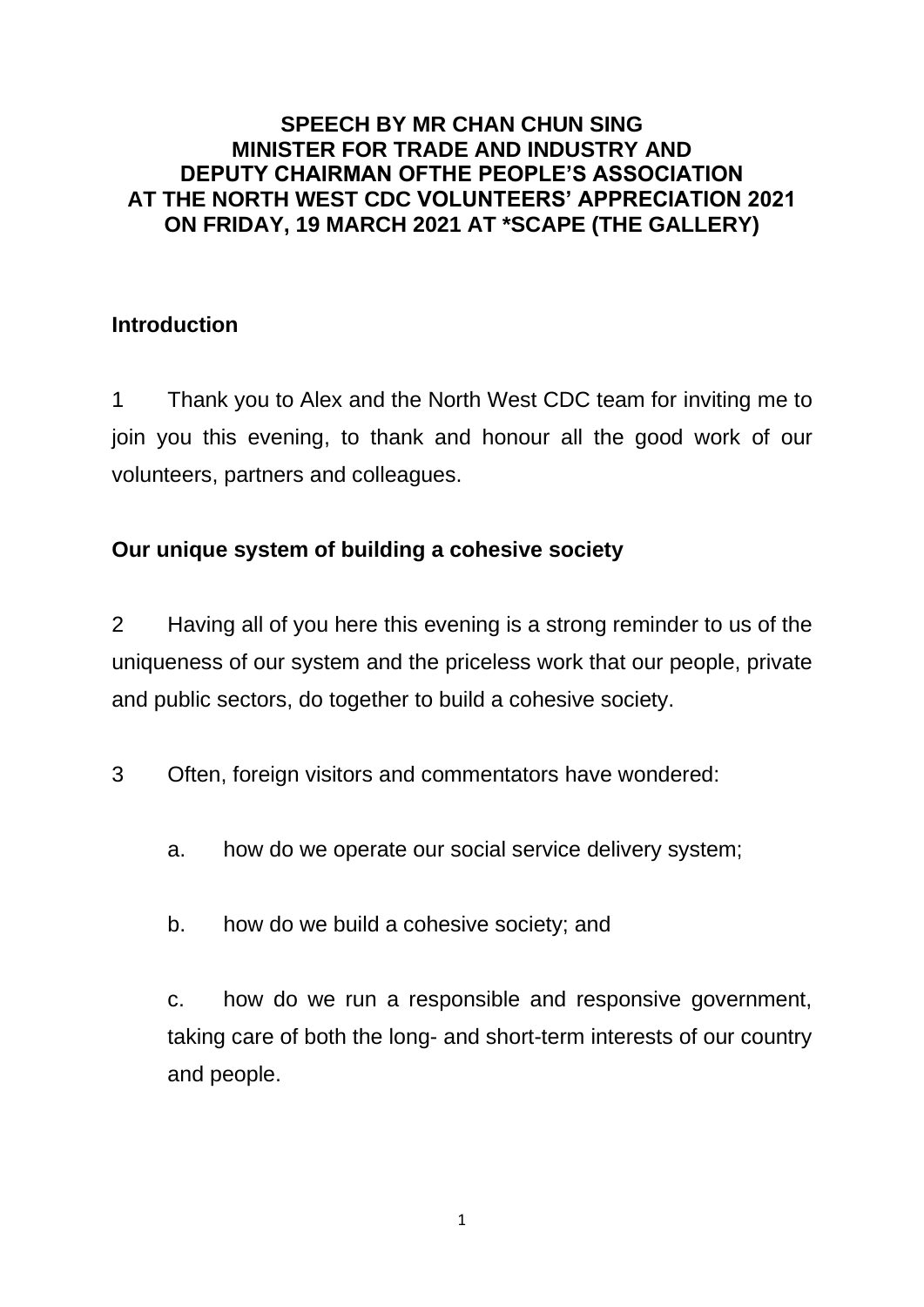- 4. I will reflect on 3 aspects of our system:
	- a. First, why do we mobilise volunteers to contribute their time, talent and treasures, when the government is able to do all that, perhaps with a bit more tax and more public officials?
	- b. Why do we run a system with national, regional and local initiatives?
	- c. How do we assess our success?

## *Why mobilise volunteers?*

5. In some places, the roles of social service delivery and policy execution are largely left to the government and public sector agencies. These may also include environmental and health, as well as other causes.

a. Many schemes are "nationalised".

b. Indeed, I have had foreign visitors who, having seen our system, and understood the major role played by the government in funding and execution of policies, wondered why we did not institutionalise everything?

c. Why do we insist on co-funding and spending time and effort to mobilise volunteers, when the bulk already come from public resources?

2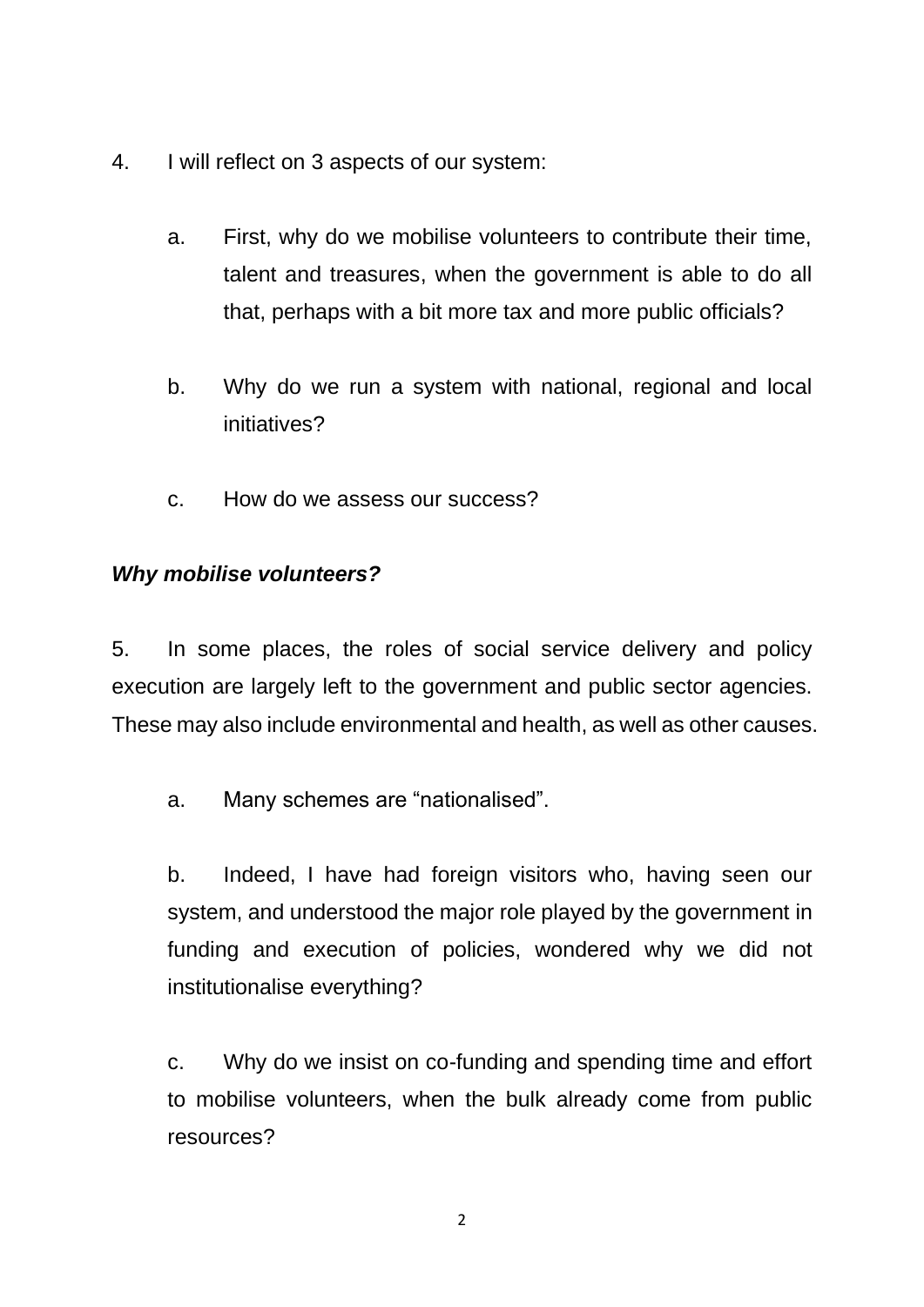- d. Won't it be simpler to just use public resources?
- e. Indeed, some visitors, having seen our system, decided to replicate it back in their own countries with paid, full-time staff, without the need for volunteers.
- f. But the results that they achieved, did not always match ours.

6. The reason we insist on the public-private-people partnership is because we believe in a shared sense of responsibility towards each other.

a. Our individual success is premised on the opportunities given to us by our society.

b. Our responsibility must be to chip in and pay it forward to allow the next generation to similarly enjoy the conditions that enable them to be as successful, if not more, than our generation.

c. This sense of camaraderie and collective social responsibility cannot be outsourced, monetised, nor discharged just by paying taxes alone.

d. All of us, regardless of our stations in life, have a shared responsibility towards the rest in society.

e. Of course, to those who are more successful and more privileged, the greater the responsibility.

3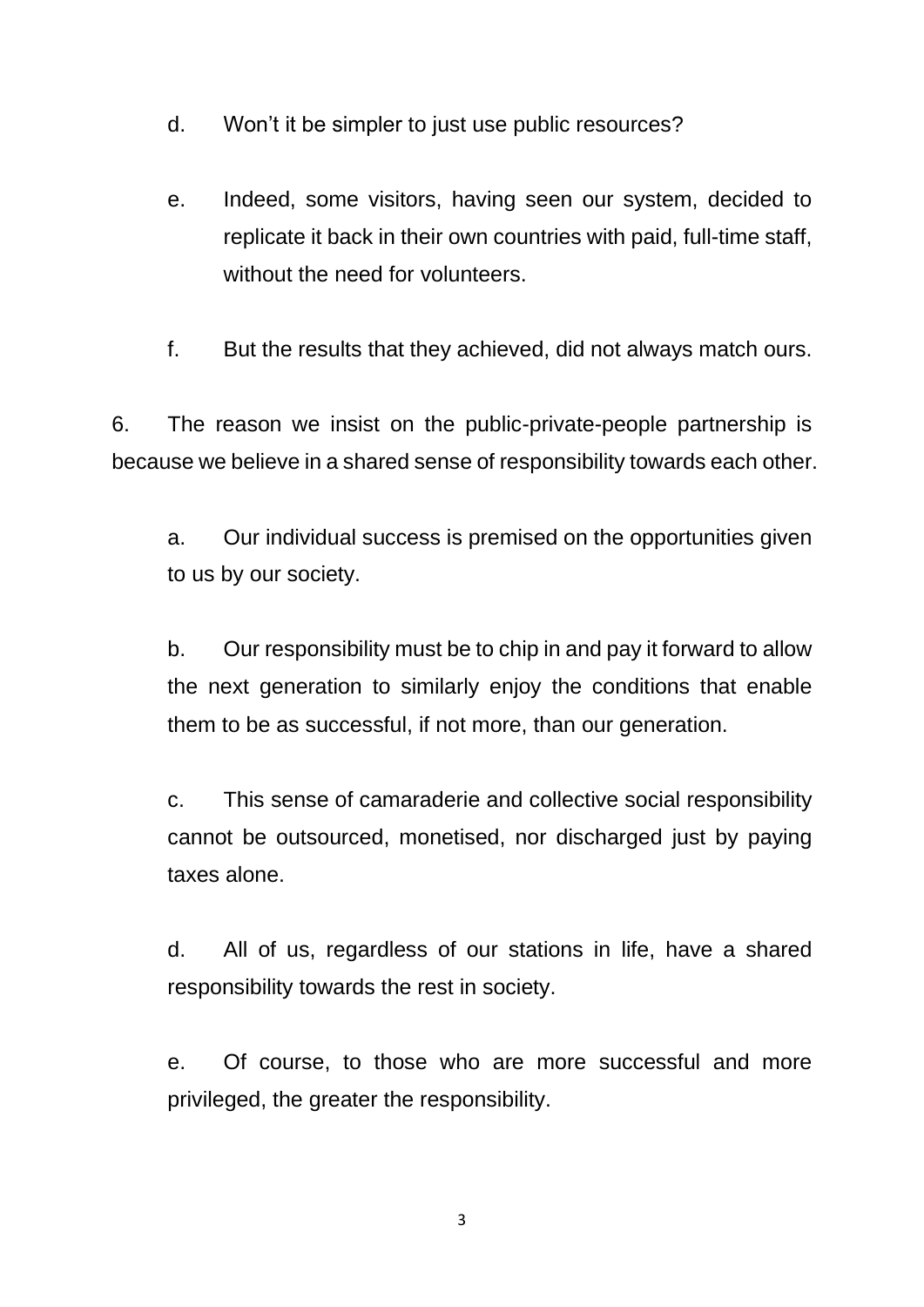7. Your presence here tonight, and your contributions over the years, bear testimony to this philosophy.

- a. You are here not because you were promised any perks or benefits.
- b. We are here because of our collective sense of responsibility towards each other.
- c. This is something that cannot be monetised.
- d. Thank you all!

## *National, Regional, Local*

8. Next, why do we run a system with national, regional and local schemes? Is it not overlapping and confusing?

- a. All national schemes are broad-based. They achieve economies of scale and are efficient in execution.
- b. However, we know that such schemes may not easily cater to the unique needs of individuals and families in need.
- c. On the other hand, local schemes can often be effective in meeting the needs that cannot be catered to by the broad-based schemes.
- d. Local schemes allow us to narrowcast and they can be customised to be more effective.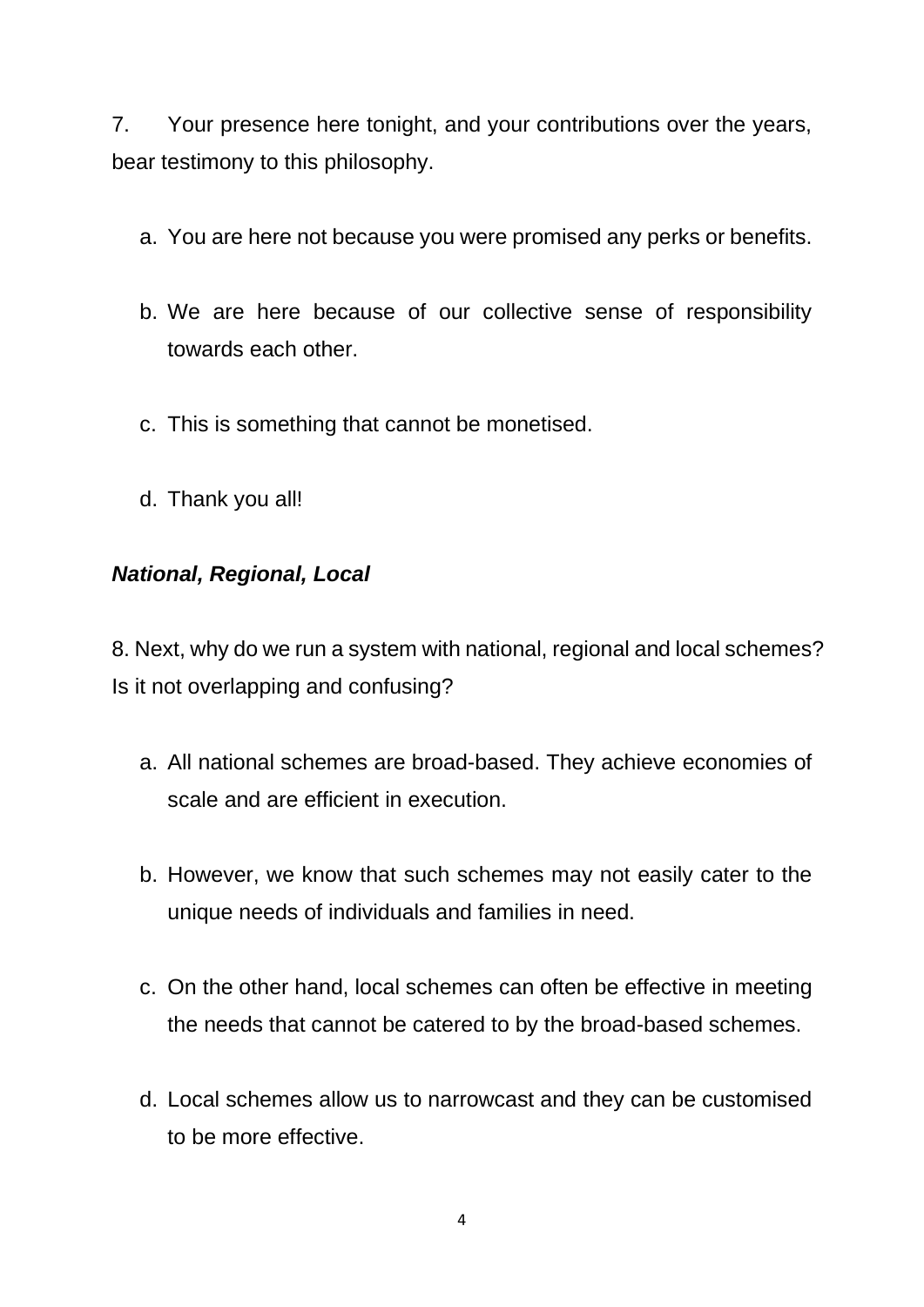e. However, it is not easy to achieve economies of scale.

9. The existence of local schemes is not a reflection of the inadequacies of national schemes.

a. Neither does it mean that a comprehensive national scheme can do away with local schemes.

10. Within the spectrum of national and local schemes, we also have regional efforts led by agencies like the CDCs.

- a. They too have unique roles in our eco-system of social service assistance.
- b. They seek to customise solutions at the regional or sectoral levels, while achieving economies of scale.
- c. Examples include:
	- . Central CDC Bless Our City Grant
	- . NE CDC Project Refresh
	- . NW CDC Club 100
	- . SE CDC Share a Pot
	- . SW CDC Love-in-a-Bento
- d. From these examples, we can see that it is not just about the mobilisation of "treasures", or money.

11. Perhaps, "treasures" is the most straightforward of the 3 T's – time, talent and treasures – to mobilise.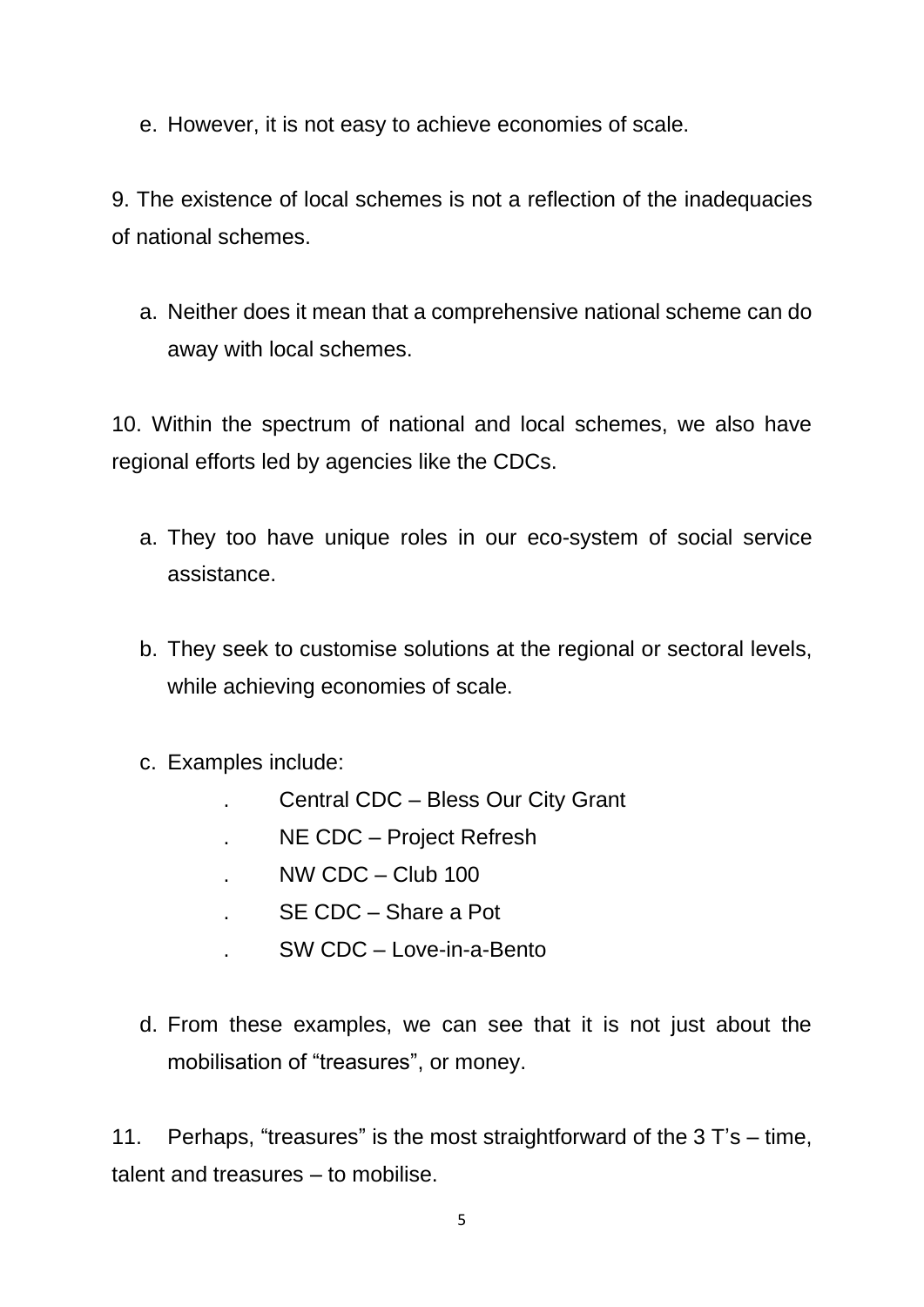- a. For the various schemes to work, what is even more difficult to mobilise are time and talent.
- b. People who are prepared to commit time and effort to understand the issues, develop the ideas, test out the solutions, execute the plans and continuously refine the plans.

12. Given the diversity of needs and scale needed for different operating service models, it should not surprise us to see a diversity of models, practices and experimentation.

- 13. The picture is also never static.
	- a. Some ideas, having been found useful, can scale up from local to regional; or regional to national.
	- b. Other ideas, when matured, can also be decentralised from national to regional, or regional to local with further customisation.
	- c. This spirit of experimentation and dynamism in execution must guide us in all we do.

#### *Measure of Success*

14. Which brings me now to the final reflection – our measure of success.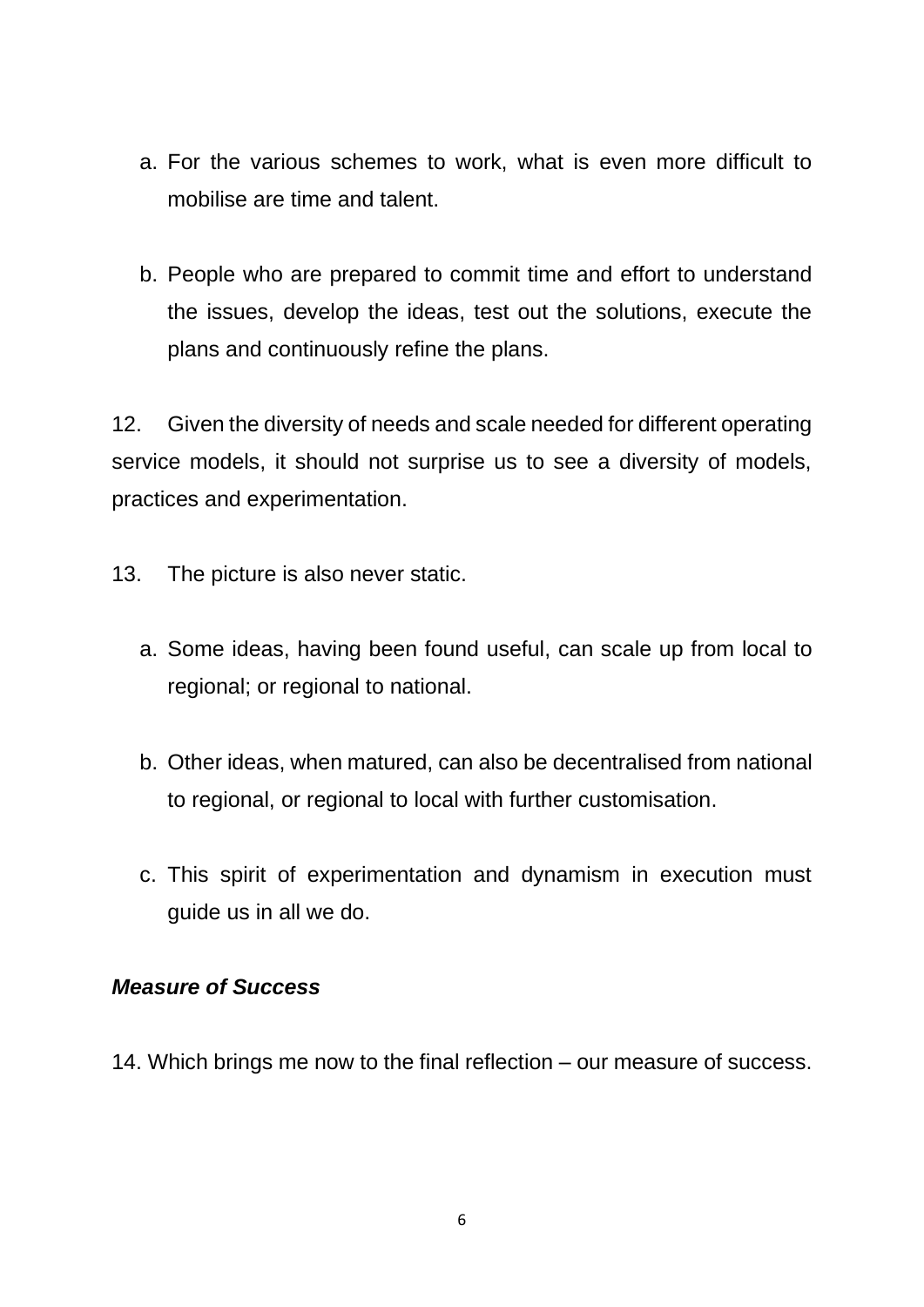15. Some people may ask: how much money did we raise, how many volunteers did we mobilise, or how much time did we commit? These are but input indicators.

a. Others may ask: how many beneficiaries did we serve? These are but output indicators.

16. Having been in then-MCYS and MSF for some years, I have learnt that the true outcome KPIs are really:

- a. How many problems have we pre-empted; and
- b. How many lives have we touched so that once-vulnerable families, once-needy people can one day stand tall and say that I can take care of myself, my family and even reach out and help others in need.

17. But we may never fully know how many problems we are going to preempt ex-ante; nor will we necessarily be able to know how many problems we have pre-empted ex-post.

- a. But we can certainly agree that how many problems we have preempted is even more important than how many problems we have solved.
- b. This is why I thank all of you for working quietly behind the scene to achieve what we have today.

7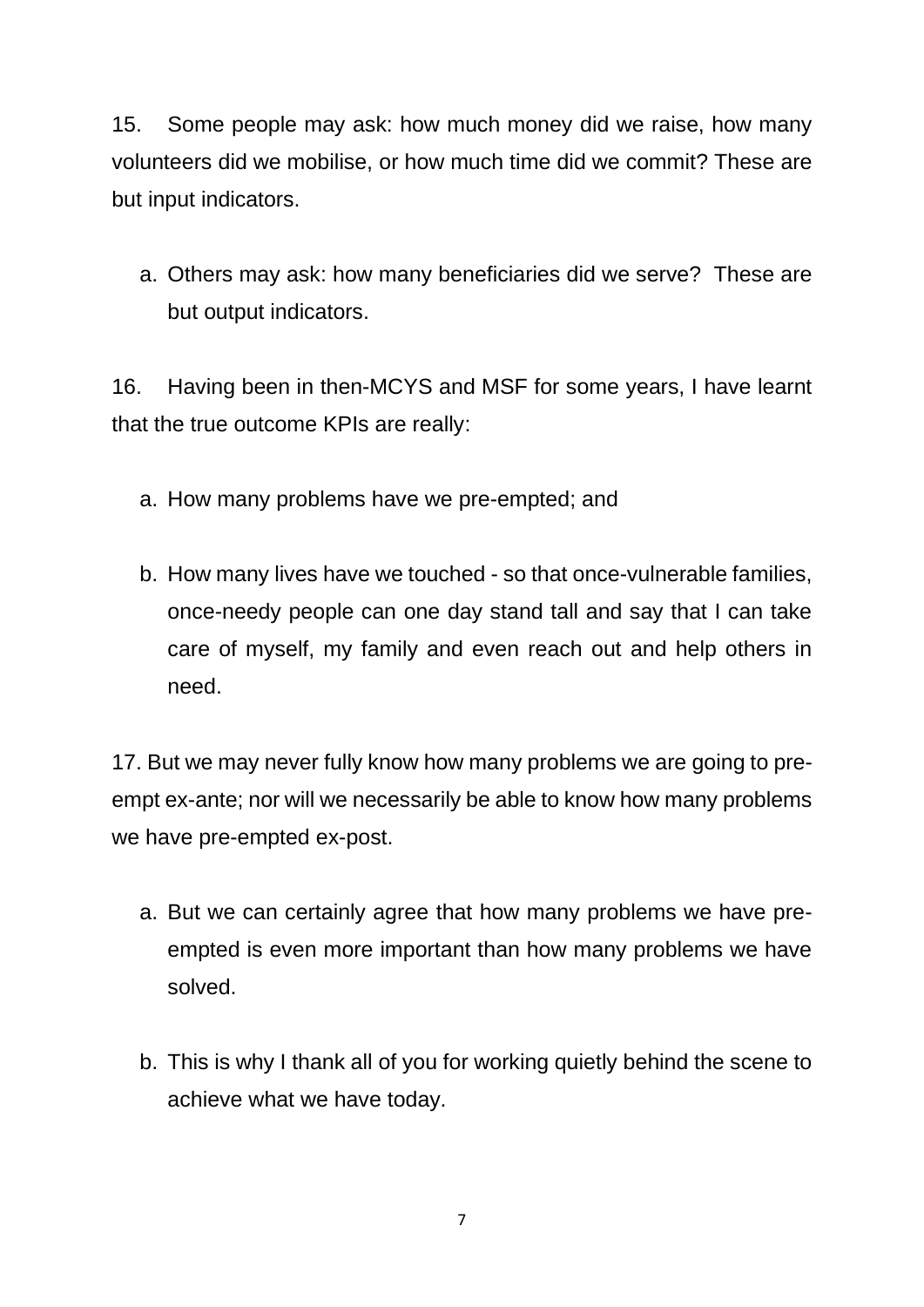- c. Mr Lim Siong Guan taught me that the greatest joy or success for a leader is that when the team achieves success, the people involved feel that they have done it themselves together, instead of having success delivered upon them.
- d. Perhaps, this is also the goal that we seek to achieve. That for every individual and family helped, they can stand tall and say that we have done it together.
- 18. The other KPI is even harder to measure because it takes time.
	- a. True success comes from the once-vulnerable family and onceneedy individual standing tall and confident that they can contribute back to society.
	- b. That takes years.
	- c. True success for environmental and health causes may also take many years, before we see results.
	- d. All these suggest that we are involved in work for the long-term.
	- e. The child and family that we are helping now may only see the light at the end of the tunnel many years later.
	- f. This is why we should not be too fast to claim credit, nor should we be too discouraged by any short-term setback.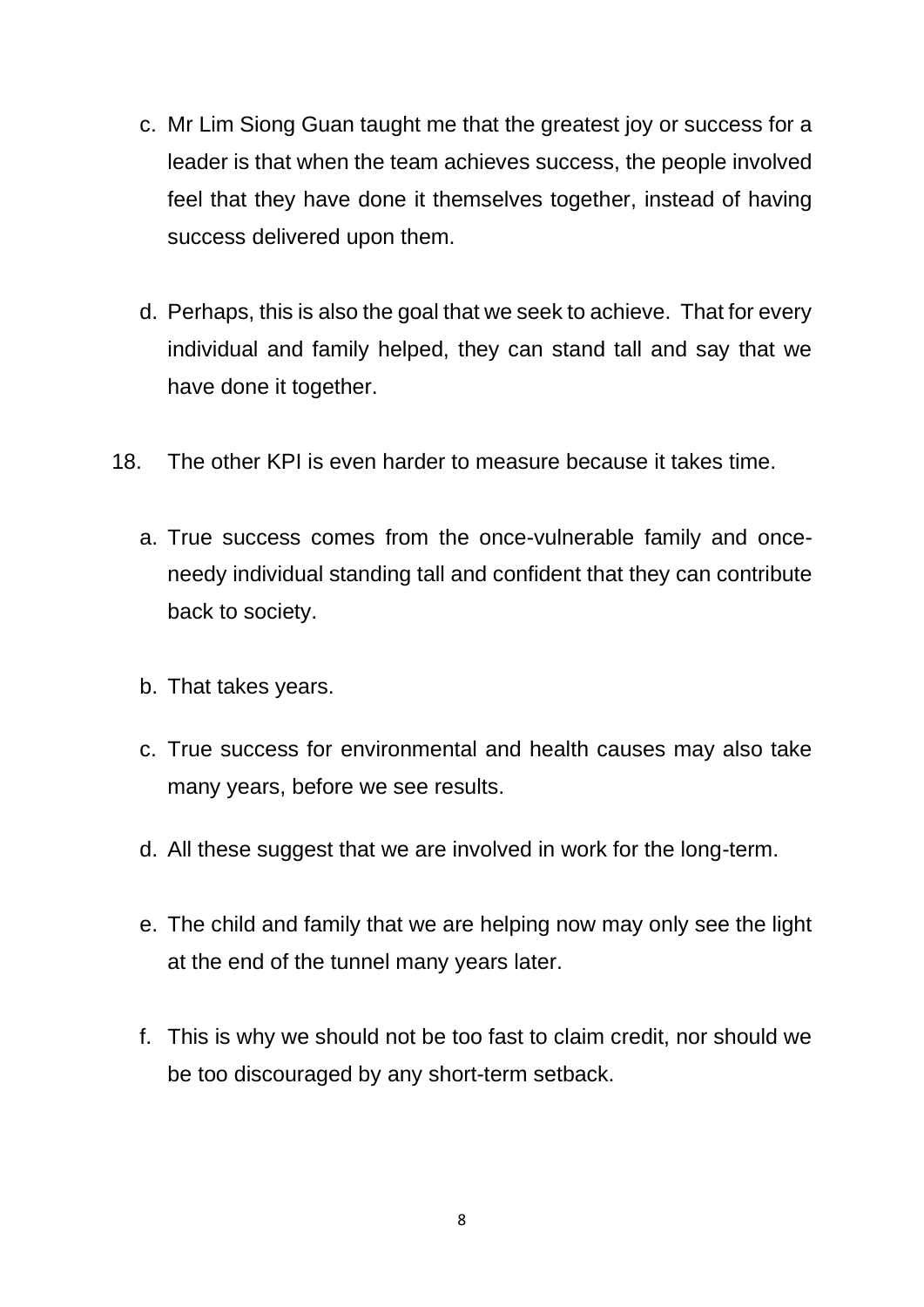19. I stand before you as a living example of someone who has benefitted from this system of ours – from national schemes affording me the chance for an education, to local schemes helping me with school fees and the purchase of books and stationaries.

- a. Many like myself who have benefitted, will never be able to repay all those who have helped us in our life's journey. We may never even know them all.
- b. All we can hope is that we can pay it forward to the next generation.
- c. Hence, I always encourage fellow Singaporeans to never define success by just how well we do for ourselves, or in this generation.
- d. Instead, we should always define our success by how well we enable the future generations of Singaporeans to do even better than us.
- e. Only so will Singapore continue to grow from strength to strength, emerging stronger together from every setback and success.

## **Conclusion**

- 20. The quality of life for our people has improved.
	- a. Our resources to help our people have expanded.
	- b. The needs of our people absolutely and relatively have also become more diversified.